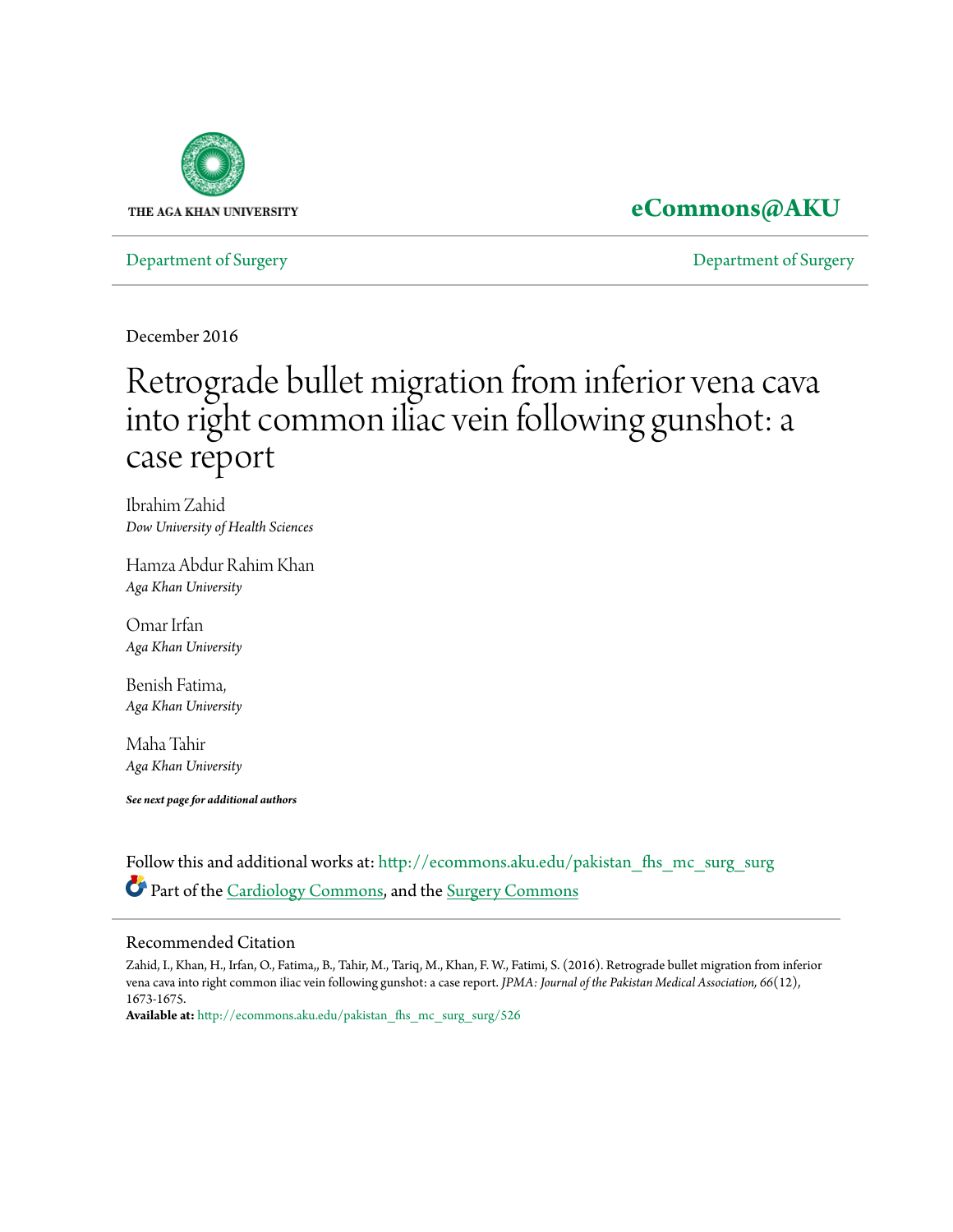#### **Authors**

Ibrahim Zahid; Hamza Abdur Rahim Khan; Omar Irfan; Benish Fatima,; Maha Tahir; Muhammad Tariq; Fazal Wahab Khan; and Saulat H. Fatimi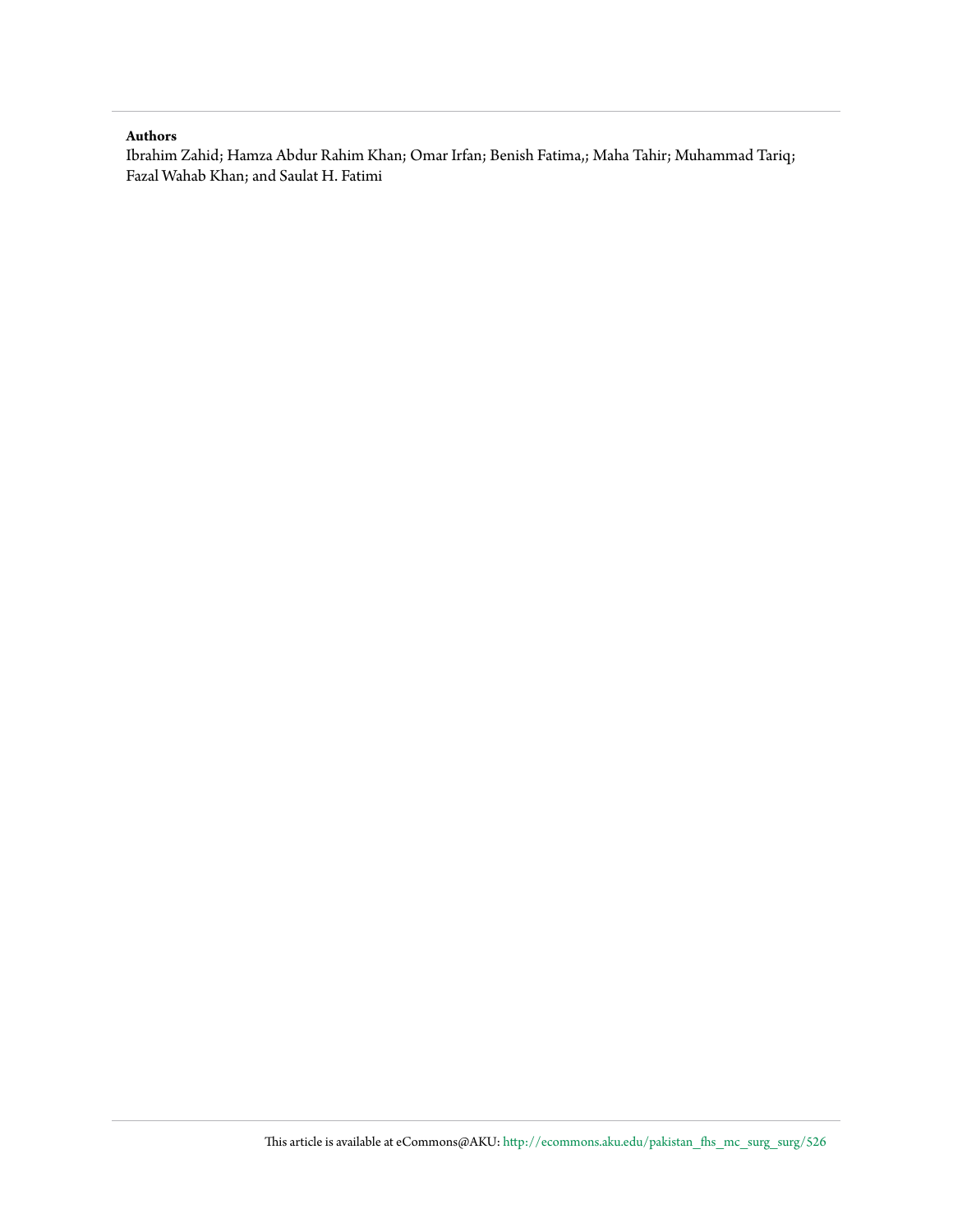STUDENTS CORNER CASE REPORT

### **Retrograde bullet migration from inferior vena cava into right common iliac vein following gunshot: A case report**

Ibrahim Zahid,<sup>1</sup> Hamza Abdur Rahim Khan,<sup>2</sup> Omar Irfan,<sup>3</sup> Benish Fatima,4 Maha Tahir,5 Muhammad Tariq,6 Fazal Wahab Khan,7 Saulat Fatimi 8

#### **Abstract**

Bullet embolization cases are rare and even rarer are its retrograde migration in the veins. We report the case of a 14 year old male with a gunshot wound to the left side of his chest. CT scan revealed bilateral haemothorax and foreign body in the right common iliac vein. The patient was immediately taken to the operating theatre and median sternotomy performed. Bullet entry tear was found in the inferior vena cava however, the bullet was found lodged in the right common iliac vein and slipped down against the flow of blood. The bullet was left in situ and after the necessary repair the chest was closed and the patient shifted to the CICU and discharged after 4 days in stable condition. Patient was followed after 1 week and reassured and advised for one year follow-up.

**Keywords:** Bullet injury, venous embolism, retrograde migration.

#### **Introduction**

A penetrating bullet generally follows a straight course. It can either exit the body or get stuck inside a tissue. Nonetheless, it can enter the vascular system, where it may wander around, resulting in bullet embolism into a vessel. Its occurrence rate is approximately 0.3% in penetrating trauma. <sup>1</sup> Venous bullet embolisms however, are incredibly rare.

Anterograde movement is a frequent finding however, this report is concerned about retrograde migration of a bullet from thorax to the abdomen into the right common iliac vein. A small projectile, caught in a large vein like the Inferior Vena Cava (IVC) might travel intra-luminally, until it is caught into the decreasing diameter of peripheral vasculature. Despite that, the findings have been gaining popularity however, no more than 200 cases of bullet

1Dow University of Health Sciences, <sup>2,3</sup>Medical College, Aga Khan University, 4Medical College, Liaquat National Hospital, 5Medical College, Dow International, 6-8Department of Cardiothoracic Surgery, Aga Khan Hospital, Karachi, Pakistan.

**Correspondence:** MuhammadTariq.Email: m.tariq@aku.edu

embolism have been reported globally. 2

Through this report, we aim to help the reader to recognize the potential complications of bullet embolization and be aware of the diagnosis and approaches in such condition, particularly involving the right common iliac vein.

#### **Case Report**

A 14 years old male was referred to the hospital with a gunshot wound on the left side of his chest. He was reported to have been walking on his terrace when suddenly a stray bullet struck him. He was taken to a nearby trauma center where he underwent resuscitation, followed by the primary and secondary survey. The entry wound of the bullet was on the left chest at the mid axillary line in the 6th intercostal space without any exit wound. Left sided tube thoracotomy was done and the patient was managed conventionally and discharged home in stable condition without proper workup done.

Patient was presented to the ER with complains of dyspnoea, nausea, vomiting, dizziness and chest pain. His heart rate was 133/min, blood pressure was 80/50 mmHg, respiratory rate was 30/min and O2 saturation was 99% (on face mask 4 liters) and a GCS of 15/15. Chest X-ray showed widening of the mediastinum and bilateral haemothorax while ultrasound Focused Assessment with



**Figure-1:** Bilateral haemothorax along with left lung contusion seen along with pericardial effusion.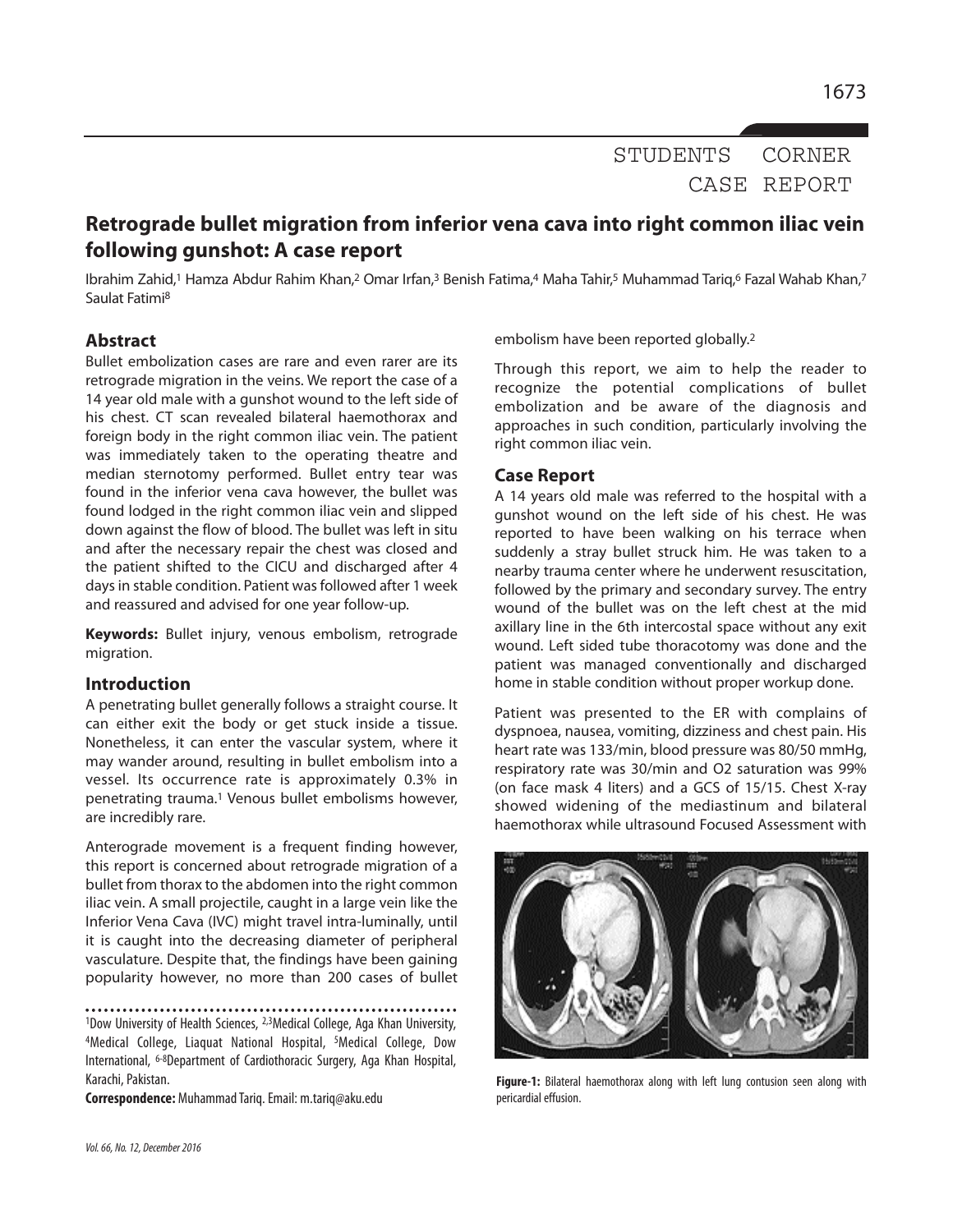

Figure-2: Bullet embolus seen lodged in the territory of the right common iliac vein in paravertebral region at L5-S1 level.

Sonography in Trauma (FAST) was negative.

CT scan of chest showed, pericardial effusion and bilateral haemothorax with left lung lower lobe contusion (Figure-1). A foreign body was seen in the territory of the right common iliac vein (Figure-2). Cardiothoracic surgeon was consulted. The patient was taken to the operating room on 31/3/2013, where a median sternotomy followed by pericardiotomy was done. Around 500cc of clotted blood was aspirated behind the IVC; however no active bleeding was found. Bullet track was retraced, which showed no obvious injury to the myocardium. The heart, diaphragm and great vessels were thoroughly inspected for possible injuries.

About 0.8cm bullet entry tear was found on the posterior surface of the inferior vena cava just above the diaphragm, without active bleeding. IVC tear was sewn with a pledgeted 4/0 prolene suture. It was ascertained again on CT scan that the bullet had migrated through the IVC into the right common iliac vein. The bullet was left in situ. After haemostasis, two 32F chest drains were placed in the mediastinum. Chest was closed and patient shifted to the CICU for critical monitoring. He was extubated 3 hours after the surgery. He remained vitally stable overnight. Next morning, he was shifted to stepdown. Chest drains were removed on 2nd post-operative day and the patient was mobilized and sent for rehabilitation. He was started on Warfarin 2mg and Ascard 75mg once a day keeping in view the bullet in the right common iliac vein. He was discharged on 4th postoperative day and remained stable at home. The parents' consent was taken prior to surgery and the case to be available for any future research study as part of our institutions routine protocol. At follow-up he was reassured for right common iliac vein injury and advised to continue his anti-coagulant therapy. He reported no symptoms at yearly follow-up.

#### **Discussion**

Gunshot wounds are a part of the exciting rushing scenario of the ER. The mortality rate of patients with penetrating wounds undergoing thoracotomy is very high 69.6%.<sup>3</sup>

Arterial bullet embolization can result from penetrating wounds originating from the left ventricle, pulmonary vein, thoracic aorta, abdominal aorta, and peripheral arteries that occur in most of the cases, while 20% of the cases involve venous embolization. <sup>4</sup> The latter can be a result of the wounds from vena cava, right ventricle, neck veins and peripheral veins. About 80% of arterial bullet embolization cases were symptomatic due to ischaemia; 4 while more than 70% of the cases presenting with venous bullet embolization are asymptomatic. <sup>6</sup> Since it can have severe complications such as cardiac valvular destruction, endocarditis, sepsis, venous thrombosis, thrombophlebitis, dysrhythmia, and severe hypoxia, it's extraction is preferable. 7

Retrograde embolization occurs in 15% of the patients which is mainly due to the effect of gravity. Only 14 cases from the literature are associated with retrograde venous embolism, showing how rare of an incident it is. <sup>5</sup> In this case, the path of retrograde migration of bullet started from the inferior vena cava down to the right common iliac vein and entered through the posterior wall of the IVC. The mediastinum was widened due to haemothorax, which was drained by chest tubes. When removing the emboli, risks of vascular perforation, embolization, ischaemia, and infection must be taken into account. Evidence of migration toward the heart, the development of endocarditis, septic pulmonary or cerebral emboli and lead poisoning and oedema indicate occlusion of a major vessel. <sup>8</sup> The migration of the bullet embolus could result in a significant risk of morbidity such as venous thromboembolism, infection, aneurysm, perforation and fistula formation.

Bullet emboli treated surgically with open procedures have been associated with significant morbidity, especially when located in such difficult anatomic regions like iliac vessels. Fever, pericarditis, effusions, arrhythmia, thrombi, anxiety, objects >5 mm in diameter, or an irregular shape, are indications for the removal. <sup>1</sup> In such cases of surgical interference, preoperative and intraoperative localization of the bullet by fluoroscopy is